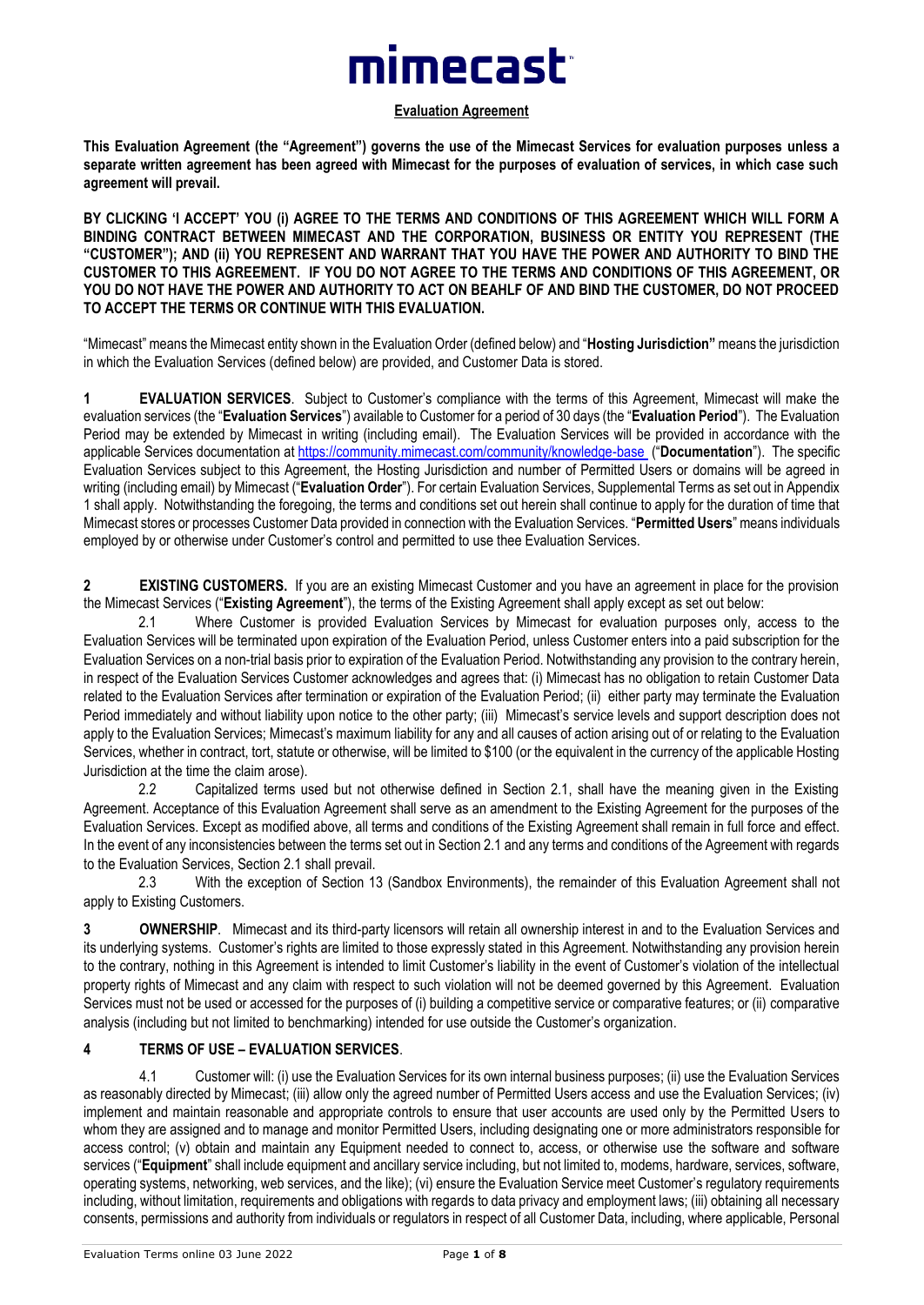Data transferred, processed and/or analysed in the use of the Evaluation Services including the right for Mimecast to use such data in the preparation of reports and analysis.

4.2 Customer will not: (i) transfer, resell, license or otherwise make available the Evaluation Services to third parties; (ii) use the Evaluation Services in any manner that violates any applicable law or regulation (including but not limited to where Customer is required to obtain permissions or authorizations to permit Mimecast to perform its obligations hereunder); (iii) use the Evaluation Services in a manner that violates any industry standards concerning unsolicited email; (iv) not share any user authentication information and/or any user password with any third party; (v) use the Evaluation Services in a manner that introduces any viruses, malicious code, or any other items of a harmful nature; or (vi) engage in any activity that could reasonably be expected to interfere with or disrupt the Evaluation Services (for example, an activity that causes Mimecast to be blacklisted by any internet service provider).

4.3 Customer is solely responsible for the acts or omissions of any user or Permitted User who obtains access to the Evaluation Services through Customer or Customer's systems. Customer will notify Mimecast promptly if it becomes aware of any unauthorized access or use. If applicable, Customer will be granted a "Super Administrator" role for Customer's Mimecast account, which will allow Customer full access to the Customer Data and the ability to configure the relevant account. Customer may assign a role to Mimecast which will allow Mimecast to access the Customer Data. In the event that such delegated access is provided, Customer will ensure that all necessary consents and authorisations have been obtained.

4.4 Customer will defend and indemnify Mimecast in the event of any third-party claim or regulatory action arising out of (i) Customer's breach (or alleged breach) of the terms of Section 4.1, 4.2 and 4.3 herein; and/or (ii) Mimecast's compliance with any Instructions or directions provided by Customer.

4.5 If Mimecast is prevented from or delayed in the performance of its obligations by any act or omission of Customer that is outside of Mimecast's reasonable control, Mimecast shall not be deemed in breach of its obligations, but only to the extent that the basis for Mimecast's breach arises directly or indirectly from such prevention or delay.

**5. SUPPORT, SLA, AND IMPLEMENTATION SERVICES**. Mimecast will provide support for Customer for installation and use of the Evaluation Services via telephone during normal business hours ("**Support**"). Mimecast will undertake commercially reasonable efforts to respond to all Customer inquiries promptly; however, Customer acknowledges and agrees that Mimecast's service level agreement does not apply to Evaluation Services provided under this Agreement.

## **6. MIMECAST APPLICATIONS, APIs AND THIRD-PARTY SERVICES**.

6.1 Mimecast Applications. Mimecast may make applications available to use with the Evaluation Services via various online marketplaces. Mimecast applications are licensed, not sold, to Customer. Customer's license to use the applications is subject to Customer's compliance with this Agreement and any associated end user license agreement made available via the application/marketplace. The term of Customer's license to use the application is coterminous with this Agreement. For the avoidance of doubt, where made available, Mimecast applications fall under the definition of Evaluation Services hereunder.

6.2 Application Program Interfaces ("**API**"). Customer can enable certain Mimecast APIs by requesting a Customer specific application key ("**Application Key**"). In order to gain access to an Application Key, Customer must register with Mimecast and provide the information requested. Customer is responsible for ensuring that the information provided to Mimecast is and remains accurate and up-to-date. Mimecast can revoke the Application Key at any time without notice to Customer, to protect Mimecast services and customers. All access keys, authentication procedures, and data to which Customer gains access or which is provided to Customer in connection with Customer's use of the API, excluding Customer Data, is the Confidential Information of Mimecast. In the event Customer chooses to transfer Customer Data via Mimecast APIs to third-parties, whether or not such third-parties are Mimecast technology partners, Mimecast is not responsible for the security of the Customer Data upon the Customer Data leaving the Mimecast environment and such transfer is on Customer's own volition and risk. To the extent Customer uses the Mimecast APIs the provisions of this Section 6.2 shall apply to such use as if such APIs were included in the Evaluation Services. Mimecast is not responsible for, and no representations or warranties are made regarding, Third Party Services (as defined in Section 6.3 below).

6.3 Third-Party Services. To the extent Customer Data is retrieved from or provided by Third Party Services, Mimecast will not be liable for the condition of such Customer Data, including, but in no way limited to any such Customer Data that is retrieved from or provided by Third Party Services that is incorrect, incomplete, corrupt, or missing. "**Third Party Services**" means third party products, applications, APIs, web hooks, services, software, systems, directories, websites, databases and information which Customer may connect to, permit connection to (including without limitation, where such connection is necessary to enable the Services), or enable in conjunction with Mimecast Services or Mimecast API connectors.

**7. DISCLAIMER.** MIMECAST DISCLAIMS ALL GUARANTEES, CONDITIONS, WARRANTIES AND REPRESENTATIONS, EXPRESS, IMPLIED, STATUTORY OR OTHERWISE CONCERNING ANY SERVICES, SOFTWARE, DOCUMENTATION OR OTHER MATERIALS PROVIDED BY MIMECAST, INCLUDING BUT NOT LIMITED TO, THOSE IMPLIED WARRANTIES OF MERCHANTABILITY, SATISFACTORY QUALITY, FITNESS FOR A PARTICULAR PURPOSE, AND NON-INFRINGEMENT. THE EVALUATION SERVICES DO NOT QUALIFY AS LEGAL OR EXPERT ADVICE. CUSTOMER SHOULD CONSIDER WHETHER THE EVALUATION SERVICES ARE APPROPRIATE FOR CUSTOMER'S NEEDS, AND WHERE APPROPRIATE, SEEK LEGAL OR EXPERT ADVICE. MIMECAST DOES NOT REPRESENT THAT THE EVALUATION SERVICES OR THE PROFESSIONAL SERVICES WILL ACHIEVE INTENDED RESULTS, BE UNINTERRUPTED OR ERROR FREE OR MEET CUSTOMER'S REQUIREMENTS.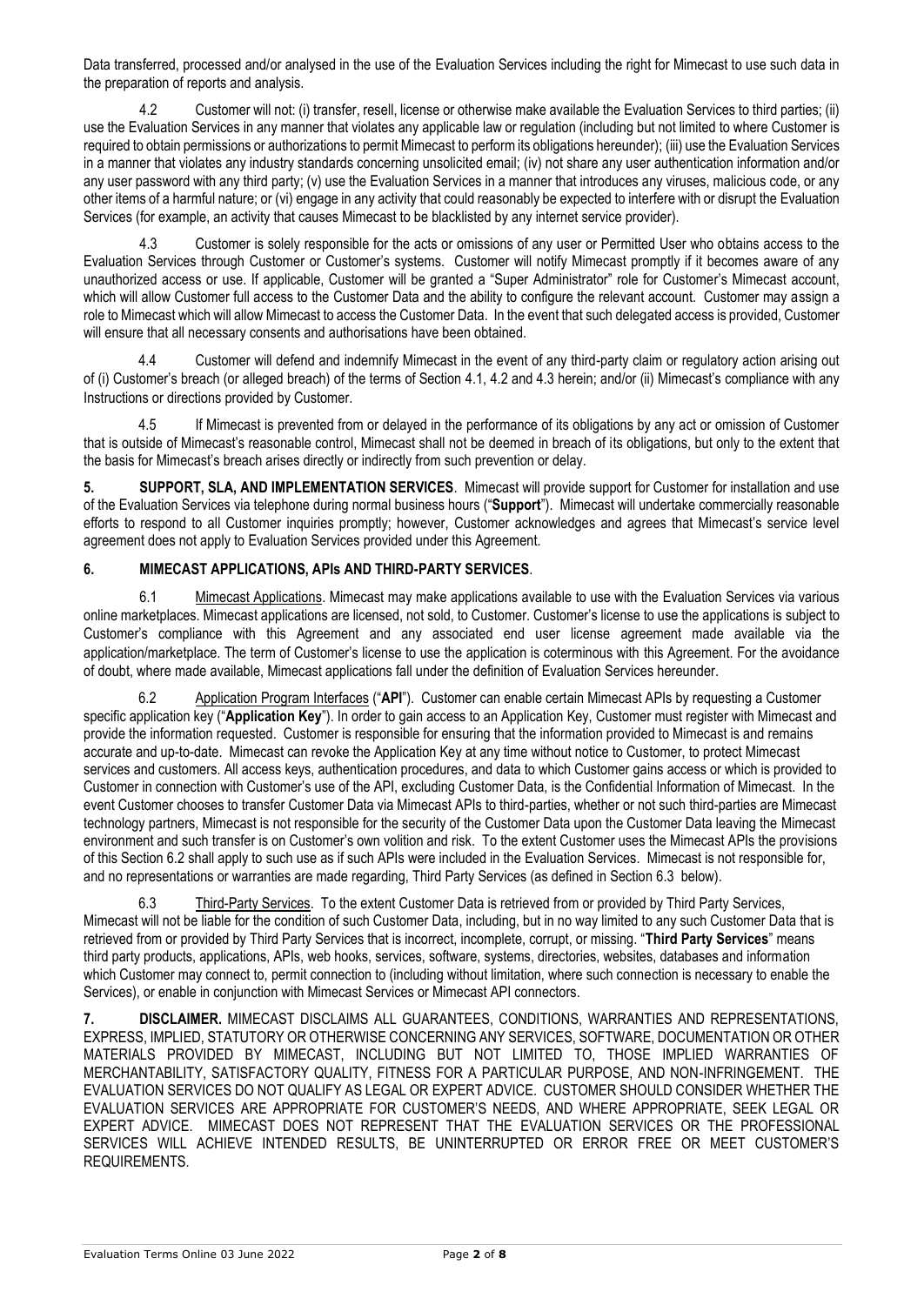## **8. DATA PROTECTION**

8.1 Customer Data. "**Customer Data**" means the data processed through Customer's use of the Evaluation Services including, where relevant to the Evaluation Services, the contents of the files and emails sent by or to Permitted Users. "**Personal Data**" means Customer Data that relates to an identified or identifiable natural person. Customer Data will be purged in accordance with Mimecast standard business practices following termination or expiration of this Agreement and Customer acknowledges that Mimecast has no obligation to retain Customer Data thereafter.

8.2 Security. Mimecast will implement and maintain appropriate administrative, technical, organizational and physical security measures for each of the Evaluation Services to protect Customer Data against unauthorized access, disclosure or loss. Customer acknowledges and agrees that, in the course of providing the Evaluation Services, Professional Services, and Support to Customer, it may be necessary for Mimecast to access Customer Data to respond to technical problems or Customer queries and to ensure the proper working of the Evaluation Services; such access may originate from any jurisdiction where Mimecast maintains Support personnel. Additional information about Mimecast security, including the locations from which Support is provided and a list of Mimecast's certifications, attestations and assessments, is available at <https://www.mimecast.com/company/mimecast-trust-center/> (the "**Trust Center**"). Mimecast may update the Trust Center from time to time. Where required hereunder (or in accordance with any Data Processing Agreement), Mimecast shall notify Customer of any material changes.

8.3 Data Protection Laws. As required by law or as otherwise agreed by the parties, data protection measures may be described in more detail in a data processing agreement between the parties, which will be made supplementary to this Agreement ("**Data Processing Agreement**"). In the event of any conflict between this Agreement and the Data Processing Agreement, the Data Processing Agreement shall prevail. Mimecast acknowledges that, as between the parties, Customer owns and controls the right, title and interest in and to the Customer Data. With respect to any Personal Data contained in Customer Data, Customer acts as data controller and Mimecast acts as data processor. Mimecast will use and process the Personal Data solely in accordance with Customer's Instructions, but solely during the Evaluation Period. The **"Instructions"** are embodied in this Agreement, the applicable Evaluation Order(s), and any applicable Data Processing Agreement, and as may be additionally communicated by Customer to Mimecast in writing from time-to-time. Mimecast will collect and protect the Customer Data in compliance with Applicable Law. "Applicable Law" means one or more of the following data protection laws or regulations as applicable to the Processing of Personal Data by Mimecast under this Agreement: (i) Regulation 2016/679 of the European Parliament and of the Council of 27 April 2016 ("**GDPR**"); (ii) the GDPR as incorporated into United Kingdom ("UK") law by the Data Protection Act 2018 and amended by the Data Protection, Privacy and Electronic Communications (Amendments, etc.) (EU Exit) Regulations 2019 ("**UK GDPR**"); (iii) California Consumer Privacy Act of 2018, Cal. Civ. Code § 1798.100 et seq. ("**CCPA"**); (iv) the South Africa Protection of Personal Information Act ("**POPIA**"); (v) the Australia Privacy Act No. 119 1988 (as amended), (vi) Canadian Personal Information Protection and Electronic Documents Act ("**PIPEDA**"); and (vii) any law, regulation or order that implements the foregoing. Customer acknowledges and agrees that Mimecast may process, transfer or copy Customer Data and Personal Data in the United States or other countries or jurisdictions outside of the country where it was collected, as described further a[t https://www.mimecast.com/company/mimecast-trust-center/](https://www.mimecast.com/company/mimecast-trust-center/) provided such transfer occurs under a valid transfer mechanism. Customer is responsible for providing any requisite notice and obtaining any consent (if required) from Permitted Users for such processing and transfer of Personal Data, including international transfers.

**9 CONFIDENTIALITY**. "**Confidential Information**" means information designated by the party disclosing such information ("**Disclosing Party**") as "confidential" or "proprietary" or that a reasonable person would understand to be confidential given the nature of the information and the circumstances of the disclosure. Customer's Confidential Information includes Customer Data. Mimecast's Confidential Information includes any information related to the performance, functionality, and reliability of the Evaluation Services. Confidential Information does not include information that: (i) is or becomes generally known to the public through no fault of the party that receives such information from the Disclosing Party ("**Receiving Party**"); (ii) is in the Receiving Party's possession prior to receipt from the Disclosing Party; (iii) is acquired by the Receiving Party from a third-party without breach of any confidentiality obligation to Disclosing Party; or (iv) is independently developed by Receiving Party without reference to the Disclosing Party's Confidential Information. Confidential Information is and will remain the exclusive property of the Disclosing Party. In addition to any other obligations required of it under Section 8 herein, the Receiving Party will: (i) use Disclosing Party's Confidential Information solely for the performance of the activities contemplated by these this Agreement; (ii) disclose such information only to its employees, agents, and contractors who are bound by obligations of confidentiality at least as strict as those contained in this Section 9; (iii) protect Disclosing Party's Confidential Information against unauthorized use or disclosure using the same degree of care it uses for its own Confidential Information, which in no event will be less than reasonable care; and (iv) upon written request, return or destroy all copies of the Disclosing Party's Confidential Information that are in its possession or control. Notwithstanding any provision herein, if lawfully required by judicial or administrative order or otherwise, Receiving Party may disclose Confidential Information of Disclosing Party. Provided, where lawfully permitted, Receiving Party provides reasonable prior written notice to Disclosing Party to permit Disclosing Party to seek a protective order. Receiving Party will reasonably cooperate in Disclosing Party's activities in seeking such order, at Disclosing Party's expense. Receiving Party will disclose only that information that is reasonably necessary to meet the applicable legal order or requirement.

### **10. THREAT DATA, MACHINE-LEARNING DATA AND AGGREGATED USAGE DATA.**

10.1 Customer Data. The parties acknowledge and agree that Mimecast has no ownership rights to Customer Data. In accordance with this Agreement, Customer hereby grants to Mimecast a worldwide, irrevocable license to collect and process Customer Data, including certain Customer Data within Machine-Learning Data (as defined below), as well as Threat Data (as defined below) for the purposes of: (i) providing the Evaluation Services; (ii) improving threat detection, analysis, awareness, and prevention; and/or (iii) improving and developing the Mimecast services.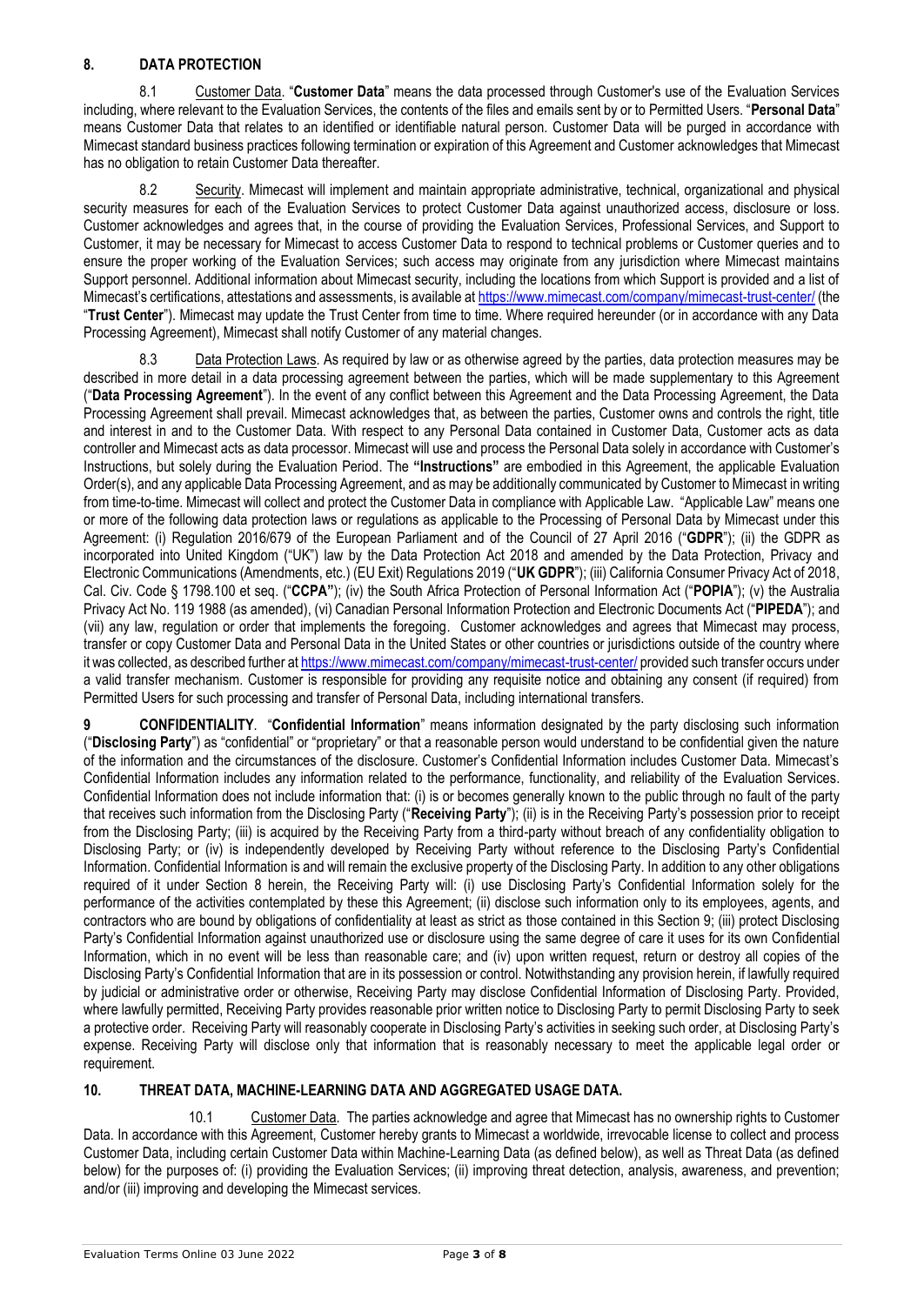10.2 Threat Data. As part of the Services, Mimecast processes certain data reasonably identified to be malicious, including, without limitation, data which may perpetuate data breaches, malware infections, cyberattacks or other threat activity (collectively, "**Threat Data**"). Mimecast processes Threat Data primarily through automated processes and may share limited Threat Data with third parties within the cybersecurity ecosystem for the purpose of improving threat detection, analysis and awareness. Threat Data is not Customer Data but may include Personal Data.

10.3 Machine-Learning Data. Through automated processes designed to develop and improve our machine learning algorithms within the services we provide, Mimecast processes certain Customer Data and other data that describes and/or gives information about Customer Data, including but not limited to metadata, files, URLs, derived features and other data ("**Machine-Learning Data**"). We do not share Machine-Learning Data with Third Parties. Machine-Learning Data does not include full message content of Customer Data.

10.4 Aggregated Usage Data. Mimecast processes certain aggregated data derived from the Evaluation Services, including usage data, such as utilization statistics, reports, logs and information regarding spam, viruses and/or other malware ("**Aggregated Usage Data**"). Mimecast owns all Aggregated Usage Data.

**11. FEEDBACK.** Customer agrees to provide Feedback as reasonably requested by Mimecast. Such Feedback will include tracking and reporting all errors, defects and incompatibilities encountered during the Evaluation Period. Mimecast has an unlimited right to use such Feedback in any present or future form, format or manner it deems appropriate, without monetary or other compensation to Customer. "**Feedback**" means any information, comments, criticisms, reports or other feedback, whether in oral or written form, that Customer provides to Mimecast regarding the function, features and other characteristics of the Evaluation Services howsoever such Services are provided, including without limitation where provided under a trial subscription, paid subscription, free of charge, early release, beta, pilot or general acquisition.

## **12 LIMITATION OF LIABILITY.**

12.1 **Exclusion of Damages. TO THE MAXIMUM EXTENT PERMITTED BY LAW, IN NO EVENT WILL EITHER PARTY BE LIABLE TO THE OTHER PARTY WHETHER IN CONTRACT, TORT (INCLUDING NEGLIGENCE), BREACH OF STATUTORY DUTY OR OTHERWISE FOR ANY (A) INDIRECT, SPECIAL, INCIDENTAL, EXEMPLARY, PUNITIVE OR CONSEQUENTIAL DAMAGES, (B) LOSS OF PROFITS, (C) LOSS OF ANTICIPATED SAVINGS, OR (D) LOST MANAGEMENT TIME OF ANY KIND WHATSOEVER ARISING OUT OF OR IN CONNECTION WITH THIS AGREEMENT OR ANY OF THE EVALUATION SERVICES PROVIDED OR AGREED TO BE PROVIDED BY MIMECAST, EVEN IF THE PARTY WAS ADVISED OF THE POSSIBILITY OF SUCH DAMAGES OR HAD OTHER REASON TO KNOW OR KNEW OF THE POSSIBILITY THEREOF. THIS SECTION 12 DOES NOT APPLY TO ANY AMOUNTS PAYABLE IN CONNECTION WITH THE INDEMNIFICATION OBLIGATIONS STATED HEREIN.** 

12.2 Liability Cap. Each party's maximum liability for any and all causes of action arising out of or relating to this Agreement or the Evaluation Services, whether in contract, tort, statute or otherwise, will be limited to \$100 (or the equivalent in the currency of the applicable Hosting Jurisdiction at the time the claim arose); provided that the foregoing cap will not apply to: (i) the indemnification obligations set forth in this Agreement, (ii) Customer's obligations under Section 4, or (iii) either party's gross negligence or wilful misconduct.

12.3 Exclusions. Notwithstanding the terms of any other provision of this Agreement, neither party's liability is excluded or limited by this Agreement in the event of: (a) death or personal injury caused by its negligence; (b) fraudulent misrepresentation; or (c) any other liability which may not lawfully be excluded or limited.

**13. TERMINATION.** Either party may terminate this Agreement for convenience or cause, immediately on giving written notice to the other party. Mimecast may suspend the Evaluation Services in the event Customer's account is the subject of denial of service attacks, hacking attempts or other malicious activities, or Customer's activities reasonably appear to be in breach of this Agreement. Mimecast will provide advance notice to Customer of such suspension where reasonably practicable.

**14. SANDBOX ENVIRONMENTS.** Mimecast may provide access to the Mimecast environment to enable Customer to test the Archiving, Secure Email Gateway and other Services from time-to-time (each a **"Sandbox Environment"**). In the event such access is provided, Customer acknowledges and agrees that the Sandbox Environment is a shared platform and any reports generated and/or Customer Data (including but not limited to, email metadata and content) sent to or from the Sandbox Environment, will be visible to all other users granted access for evaluation purposes. The terms and conditions of this Evaluation Agreement including but not limited to Section 4 (Terms of Use – Evaluation Services), or for existing Customers, the terms of the Existing Agreement, shall apply to Customer's access to and use of the Sandbox Environments, however the Hosting Jurisdiction for Archive Sandbox may differ. Customer further acknowledges that Customer's corporate name may be visible to other users of the Sandbox Environment and therefore Customer may be identified as evaluating the Mimecast Services. Customer agrees that accessing Sandbox Environment shall be deemed consent to such disclosure. Customer will not transfer Personal Data, Protected Health Information (as defined under the US Health Insurance Portability and Accountability Act of 1996 (HIPAA)), payment card information, or any other confidential or protected information. Customer will not transmit any content which is or may be considered offensive or violates the rights of another. Customer shall indemnify and hold Mimecast harmless in the event of any third-party claim relating to Customer Data sent to or from the Sandbox Environment by Customer.

## **15. GENERAL.**

15.1 The following Section will survive termination of this Agreement: Section 3 (Ownership); Section 4 (Terms of Use – Evaluation Services), Section 7 (Disclaimer) Section 8 (Data protection), Section 9 (Confidentiality); Section 10 (Aggregated Data and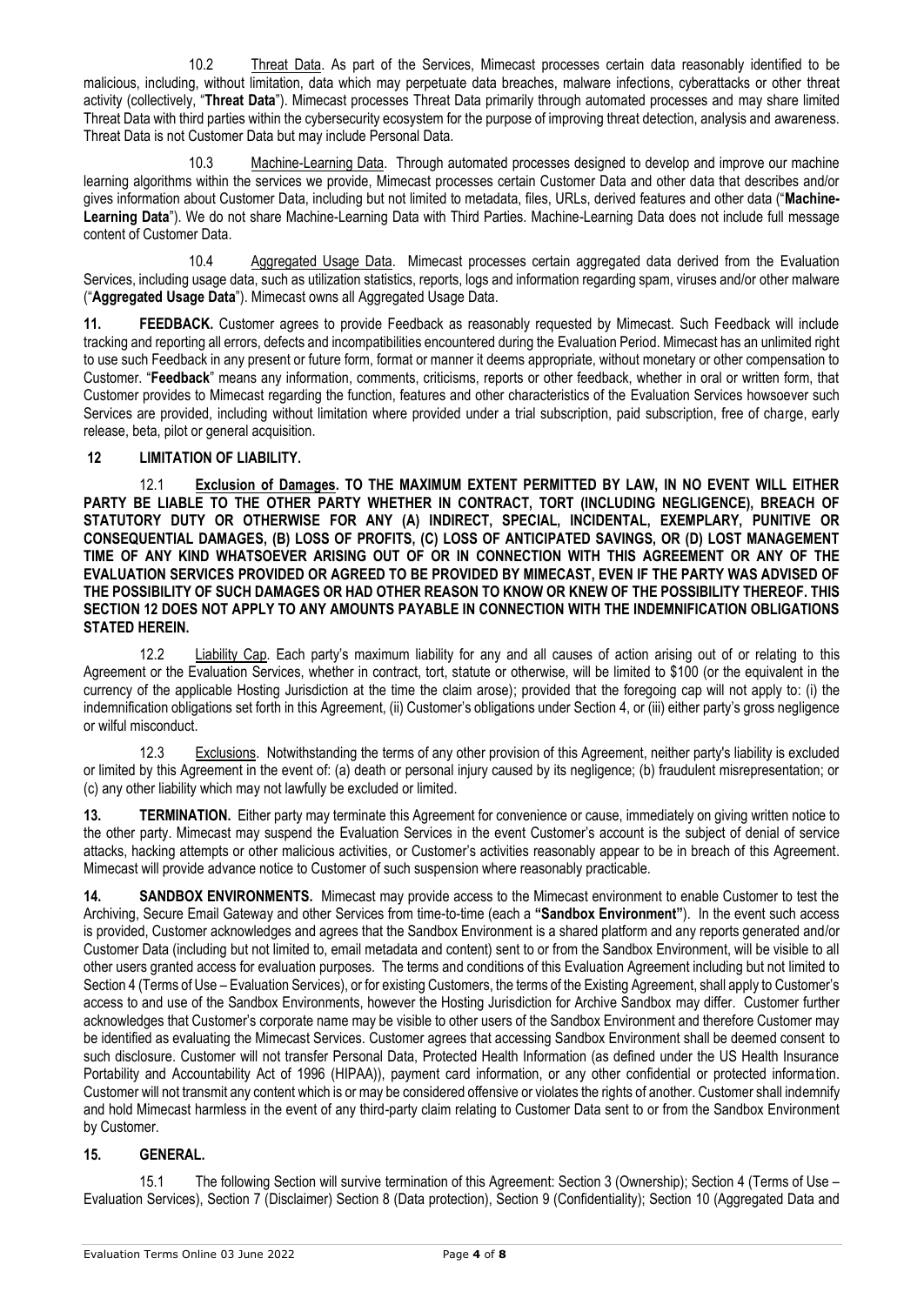Threat Data); Section 11 (feedback); Section 12 (Limitation of Liability); Section 15 (General); and Section 16 (Governing Law).

15.2 Neither party will be liable for any delay in performance or failure to perform its obligations under this Agreement due to any cause or event outside its reasonable control including, acts of God, civil or military authority, acts of war, accidents, thirdparty computer or communications failures, natural disasters or catastrophes, strikes or other work stoppages or any other cause beyond the reasonable control of the affected party.

15.3 Customer may not assign this Agreement in whole or in part without Mimecast's prior written consent, which consent will not be unreasonably withheld. This Agreement will be binding upon the parties hereto and any authorized assigns.

15.4 Any business communications in connection with this Agreement may be provided by email. Any legal notices relating to this Agreement must be provided in writing and sent to the receiving party at the address provided by such party. All notices will be sent by major commercial delivery courier service or mailed in a manner that requires signature by the recipient.

15.5 Each party hereby acknowledges that no reliance is placed on any representation not provided in this Agreement. No purchase order or other communication will add to or vary this Agreement. Except as expressly provided herein, any modification to this Agreement must be made in writing and signed by an authorized representative of each party. If any provision of this Agreement is held to be unenforceable, such provision will be reformed to the extent necessary to make it enforceable, and such holding will not impair the enforceability of the remaining provisions. Failure by a party to exercise any right hereunder or to insist upon or enforce strict performance of any provision of this Agreement will not waive such party's right to exercise that or any other right in the future.

15.6 This Agreement is entered into solely between, and may be enforced only by, Mimecast and Customer. This Agreement does not create any third-party rights or obligations thereto. Each party will be acting as an independent contractor, and nothing herein will be construed to create a partnership, joint venture or any type of agency relationship between Mimecast and Customer or any Permitted User.

15.7 Mimecast acknowledges that any limitation of liability set forth in this Agreement is intended to apply only to the extent permitted by applicable law.

15.8 Each party agrees to comply with all applicable laws and regulations with respect to the export and import of the Evaluation Services, including but not limited to the regulations of the United States Department of Commerce and the United States Export Administration Act. Customer hereby warrants that Customer will not procure or facilitate the use of the Evaluation Services in any region that is the subject or target of any U.S. or other national government financial and economic sanctions or trade embargoes or otherwise identified on a list of prohibited, sanctioned, debarred, or denied parties, including those imposed, administered or enforced from time to time by the U.S. government through the Office of Foreign Assets Control ("OFAC") of the U.S. Department of Treasury, the Bureau of Industry and Security ("BIS") of the U.S. Department of Commerce, or the U.S. Department of State, the United Nationals Security Council, the European Union, or Her Majesty's Treasury of the United Kingdom (collectively, "Sanctions"), without having first obtained any required license or other government authorization or in any manner which would result in a violation of Sanctions by Customer or Mimecast

| <b>Hosting</b><br><b>Jurisdiction</b> | <b>Mimecast Entity</b>           |                 | <b>Governing Law</b>                                                                                                                                                                                                                                                                                                                                                                                                                                                                                                                                                                                                   |
|---------------------------------------|----------------------------------|-----------------|------------------------------------------------------------------------------------------------------------------------------------------------------------------------------------------------------------------------------------------------------------------------------------------------------------------------------------------------------------------------------------------------------------------------------------------------------------------------------------------------------------------------------------------------------------------------------------------------------------------------|
| <b>United States</b>                  | <b>Mimecast</b><br>America, Inc. | North           | This Agreement and any disputes hereunder will be governed by the laws of the<br>Commonwealth of Massachusetts, without regard to its conflict of law principles,<br>and any litigation concerning this Agreement shall be submitted to and resolved by<br>a court of competent jurisdiction in Boston, Massachusetts. Notwithstanding the<br>foregoing, either party may seek equitable, injunctive or declaratory relief to enforce<br>any of its intellectual property rights or rights in the Customer Data or Confidential<br>Information in any court of appropriate jurisdiction.                               |
|                                       |                                  |                 | Where applicable, each party hereby waives its respective rights to a jury trial of<br>any claim or cause of action relating to or arising out of this Agreement. This waiver<br>is intended to encompass any and all disputes that may be filed in any court and<br>that relate to the subject matter of this Agreement, including contract claims, tort<br>claims, breach of duty claims and all other common law and statutory claims. Each<br>party further represents and warrants that it has consulted with legal counsel<br>concerning this waiver and that it provides this waiver knowingly and voluntarily. |
| <b>United Kingdom</b>                 | <b>Mimecast</b><br>Limited       | <b>Services</b> | This Agreement and any court proceedings shall be governed by the laws of<br>England and Wales and held in England. Notwithstanding the foregoing, either<br>party may seek equitable, injunctive or declaratory relief to enforce any of its<br>intellectual property rights or rights in the Customer Data or Confidential Information<br>in any court of appropriate jurisdiction.                                                                                                                                                                                                                                  |
|                                       |                                  |                 | With regards to any dispute, action or claim arising from this Agreement any<br>Customer in any Middle East territory, in the event that the United Kingdom courts<br>refuse jurisdiction, the parties agree that such dispute shall be subject to the                                                                                                                                                                                                                                                                                                                                                                 |

### **16 GOVERNING LAW**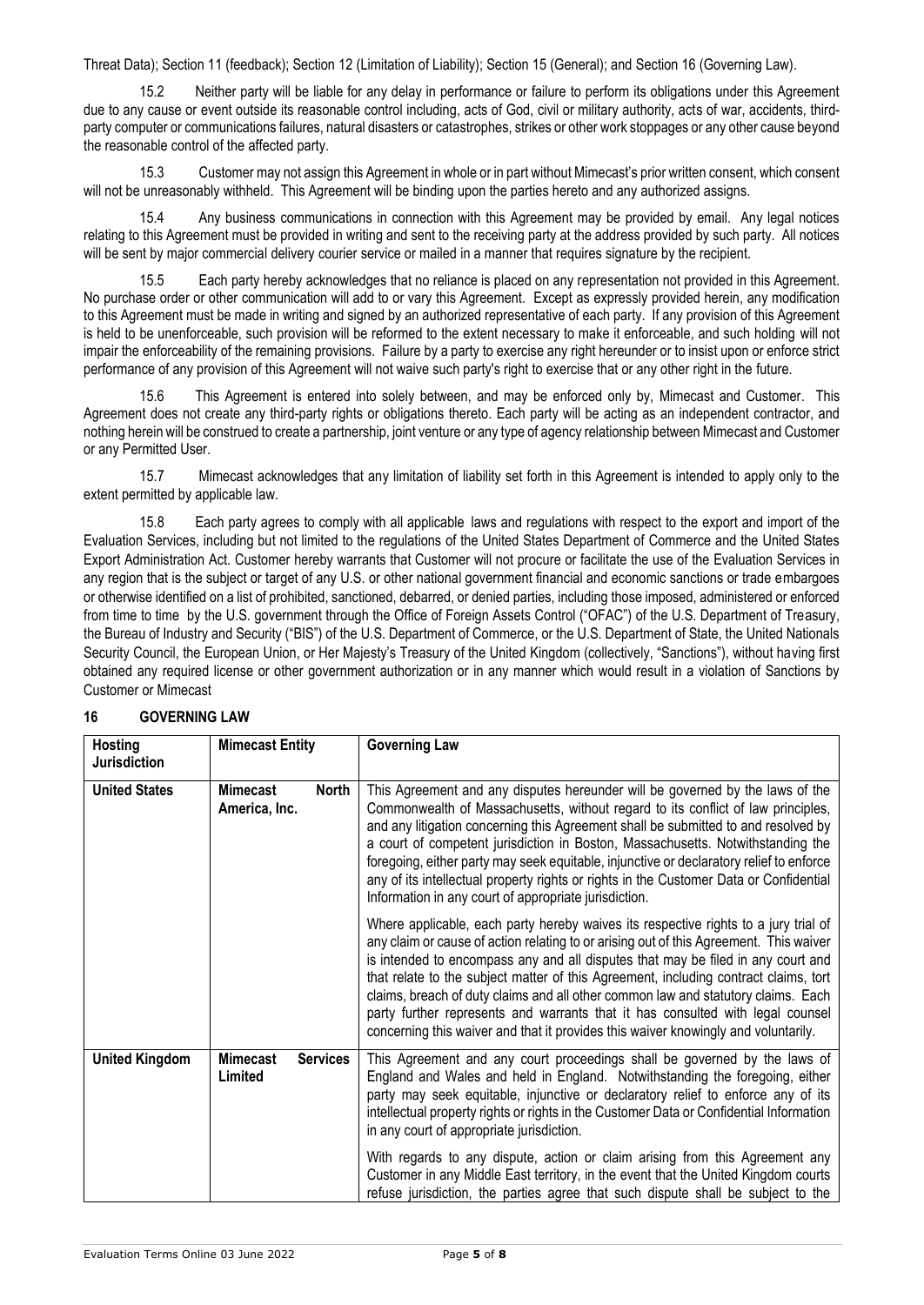|                  |                                                  | exclusive jurisdiction of the court of the Dubai International Financial Centre, Dubai,<br>UAE. Where such a dispute relates to a claim for a sum within the limits specified<br>by the Dubai International Financial Centre Small Claims Tribunal, then the dispute<br>may be referred to the said Tribunal.                                                                                                                                                                                                                                                                                                                                                                                                                                                                                                                                                                                                                                                                                                                                                                                                                                                                |
|------------------|--------------------------------------------------|------------------------------------------------------------------------------------------------------------------------------------------------------------------------------------------------------------------------------------------------------------------------------------------------------------------------------------------------------------------------------------------------------------------------------------------------------------------------------------------------------------------------------------------------------------------------------------------------------------------------------------------------------------------------------------------------------------------------------------------------------------------------------------------------------------------------------------------------------------------------------------------------------------------------------------------------------------------------------------------------------------------------------------------------------------------------------------------------------------------------------------------------------------------------------|
| <b>Ireland</b>   |                                                  | Mimecast Entity will be the entity set out in the Evaluation Order.                                                                                                                                                                                                                                                                                                                                                                                                                                                                                                                                                                                                                                                                                                                                                                                                                                                                                                                                                                                                                                                                                                          |
| South Africa     | <b>Mimecast</b><br>South<br>Africa (Pty) Limited | This Agreement and any disputes hereunder will be governed by the laws of the<br>Republic of South Africa, without regard to its conflict of law principles. The parties<br>hereby consent and submit to the non-exclusive jurisdiction of the South Gauteng<br>High Court, Johannesburg for the purpose of all or any legal proceedings arising<br>from or concerning this Agreement.                                                                                                                                                                                                                                                                                                                                                                                                                                                                                                                                                                                                                                                                                                                                                                                       |
| <b>Australia</b> | <b>Mimecast</b><br>Australia<br>(Pty) Limited    | This Agreement and any arbitration and court proceedings shall be governed by the<br>federal laws of Australia and the State of Victoria and held in Melbourne, Australia.<br>Section 6 (Disclaimer), any restriction herein on liability will apply only to the extent<br>that they are consistent with non-excludable Australian laws and nothing in those<br>Sections or this Agreement limit any consumer guarantees or other rights Customer<br>may have under non-excludable Australian laws. Customer hereby consents to the<br>jurisdiction of such courts over Customer and stipulates to the convenience,<br>efficiency and fairness of proceeding in such courts, and covenant not to assert any<br>objection to proceeding in such courts based on the alleged inconvenience,<br>inefficiency or unfairness of such courts.<br>THE DISCLAIMER SET FORTH IN SECTION 6 DOES NOT EXCLUDE OR LIMIT<br>ANY STATUTORY OR IMPLIED GUARANTEE, CONDITION OR WARRANTY<br>THAT MAY NOT BY OPERATION OF LAW BE EXCLUDED OR LIMITED. TO THE<br>EXTENT PERMITTED BY LAW, MIMECAST LIMITS ITS LIABILITY UNDER ANY<br>STATUTORY OR IMPLIED CONDITION, WARRANTY OR GUARANTEE THAT |
|                  |                                                  | CANNOT BE EXCLUDED TO, AT THE OPTION OF MIMECAST, THE RESUPPLY<br>OF THE EVALUATION SERVICES OR THE PAYMENT OF THE COST OF DOING<br>THE SAME.                                                                                                                                                                                                                                                                                                                                                                                                                                                                                                                                                                                                                                                                                                                                                                                                                                                                                                                                                                                                                                |
| Canada           | <b>Mimecast</b><br>Canada<br>Limited             | This Agreement shall be governed by and construed in accordance with the laws of<br>the province of Ontario and the federal laws of Canada. Any legal action or<br>proceeding arising out of or based upon these General Terms will be instituted in<br>the courts of the province of Ontario, and each party irrevocably submits to the<br>jurisdiction of such courts in any such action or proceeding. The parties irrevocably<br>and unconditionally waive any objection to the laying of venue of any action or any<br>proceeding in such courts and irrevocably waive and agree not to plead or claim in<br>any such court that any such suit, action or proceeding brought in any such court<br>has been brought in an inconvenient forum.                                                                                                                                                                                                                                                                                                                                                                                                                            |
| Singapore        | Mimecast Singapore<br>Pte Limited.               | This Agreement shall be governed by and construed in accordance with the laws of<br>Singapore. The Singapore courts shall have exclusive jurisdiction in relation to all<br>disputes under this Agreement. For these purposes each party irrevocably submits<br>to the jurisdiction of the Singapore courts and waives any objection to the exercise<br>of that jurisdiction.                                                                                                                                                                                                                                                                                                                                                                                                                                                                                                                                                                                                                                                                                                                                                                                                |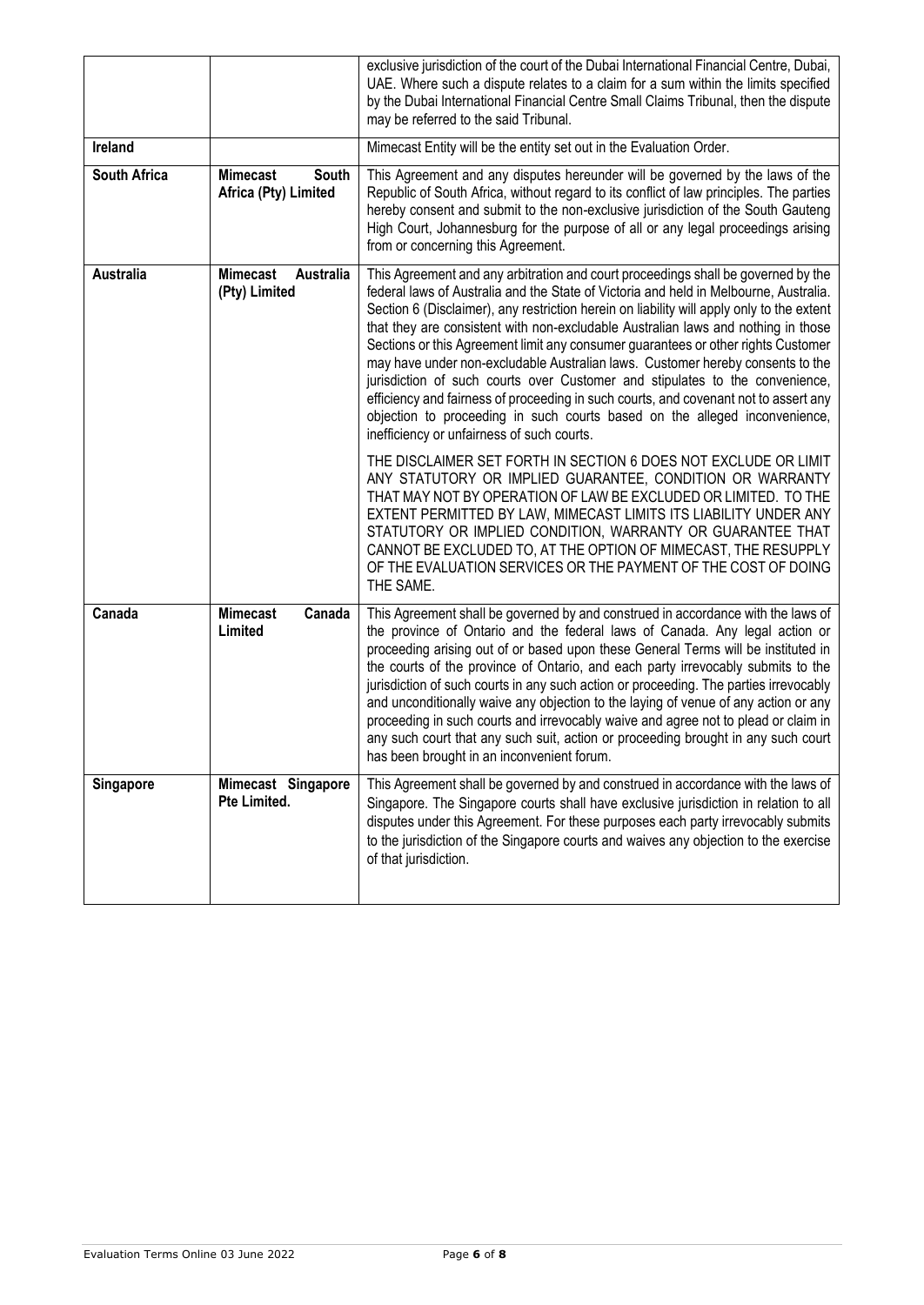### **Appendix 1**

## **Supplemental Terms**

The Supplemental Terms set forth in this Appendix 1 are an addendum to and form part of the Agreement with Mimecast (the "**Agreement**").

## **A. Awareness Training Evaluation Services**

**1. Material.** The Awareness Training Evaluation Services may include Material. "**Material**" includes collateral such as training materials, video training modules, user surveys, and user assessments made available to Customer by Mimecast hereunder. Mimecast and its third-party licensors will retain all ownership interest in and to the Material.

**2. Collateral.** If Customer uploads Customer's own written, photographic, and/or videographic collateral ("**Collateral**") to Mimecast's platform during the Awareness Training Evaluation Services, then Customer agrees that such Collateral: (i) will not infringe on the intellectual property rights or any rights related to publicity or the privacy of any third party; (ii) will not be defamatory, libelous, threatening or harassing in nature; and (iii) will not be in violation of applicable law (including those laws relating to obscenity or pornography). The requirements of this Section 2 are supplemental to, and not in replacement of, any other restrictions contained in these Supplemental Terms or the Agreement.

**3. Customer Indemnification.** Customer will defend, indemnify, and hold Mimecast harmless from any third party claim relating to Customer's breach of Section A.2 herein. Mimecast will provide prompt written notice of the applicable claim to Customer, as reasonably requested by Customer and at Customer's expense. Customer will not settle any such third party claim in a manner which requires Mimecast to admit fault or pay any monetary amounts of any type without Mimecast's express prior permission. Customer acknowledges and agrees that any liability caps included in the Agreement do not apply to Customer's obligations under this Section A.

## **B. Web Security Evaluation Services Supplemental Terms**

**1. Customer Data.** Due to the nature of the Web Security Evaluation Services, Section 7 is not applicable to the Web Security Evaluation Services.

**2. Restrictions.** Customer will not disable or circumvent any access control, authentication process or security procedure established with respect to the Web Security Evaluation Services. The requirements of this Section 2 are supplemental to, and not in replacement of, any other restrictions contained in these Supplemental Terms or the Agreement.

**3. Indemnification.** Customer will defend, indemnify, and hold Mimecast harmless from any third party claim relating to Customer's breach of Section B.2 herein. Mimecast will provide prompt written notice of the applicable claim to Customer and cooperate in Customer's defense, as reasonably requested by Customer and at Customer's expense. Customer will not settle any such third party claim in a manner which requires Mimecast to admit fault or pay any monetary amounts of any type without Mimecast's express prior permission. Customer acknowledges and agrees that any liability caps included in the Agreement do not apply to Customer's obligations under this Section B.3.

**4. Suspension of Evaluation Services.** In addition to the ability to suspend the Evaluation Services under Section 12, Mimecast may suspend the Evaluation Services in the event Customer's account is in violation of acceptable use policies set forth in the Support Description or Service Levels. Mimecast will work with Customer to resolve such matters as soon as possible. In such circumstances, to protect Mimecast's own systems, Customer acknowledges that Mimecast may be required to suspend the Web Security Evaluation Services until the issues are resolved. Mimecast will provide advance notice to Customer of such suspension where reasonably practicable

**5. Additional Disclaimer**. MIMECAST DOES NOT WARRANT THAT THE EVALUATION SERVICES WILL ALWAYS LOCATE OR BLOCK ACCESS TO OR TRANSMISSION OF ALL DESIRED ADDRESSES, EMAILS, MALWARE, APPLICATIONS AND/OR FILES, OR THAT ALL DATABASES WILL BE APPROPRIATELY CATEGORIZED OR THAT THE ALGORITHMS USED IN THE EVALUATION SERVICES WILL BE FULLY COMPLETE OR ACCURATE.

## **C. DMARC Analyzer Evaluation Services Supplemental Terms**

**1. Hosting Jurisdiction.** DMARC Analyzer Evaluation Services are (i) hosted on a third-party platform that is located in Ireland and/or (ii) processes Customer Data, including Personal Data, in Ireland. Customer acknowledges that the certifications, attestations and assessments listed on Mimecast's Trust Center may differ for the DMARC Analyzer Evaluation Services. Further, the DMARC Analyzer Evaluation Services will be conducted on a limited number of Customer domains.

**2. Customer Obligations.** Customer is responsible for adding applicable domains to the DMARC Analyzer Evaluation Services and for publishing a DMARC record into the DNS for each such domain. Further, Customer must issue DNS updates as reasonably required by Mimecast.

## **D. Brand Exploit Protect Evaluation Services Supplemental Terms**